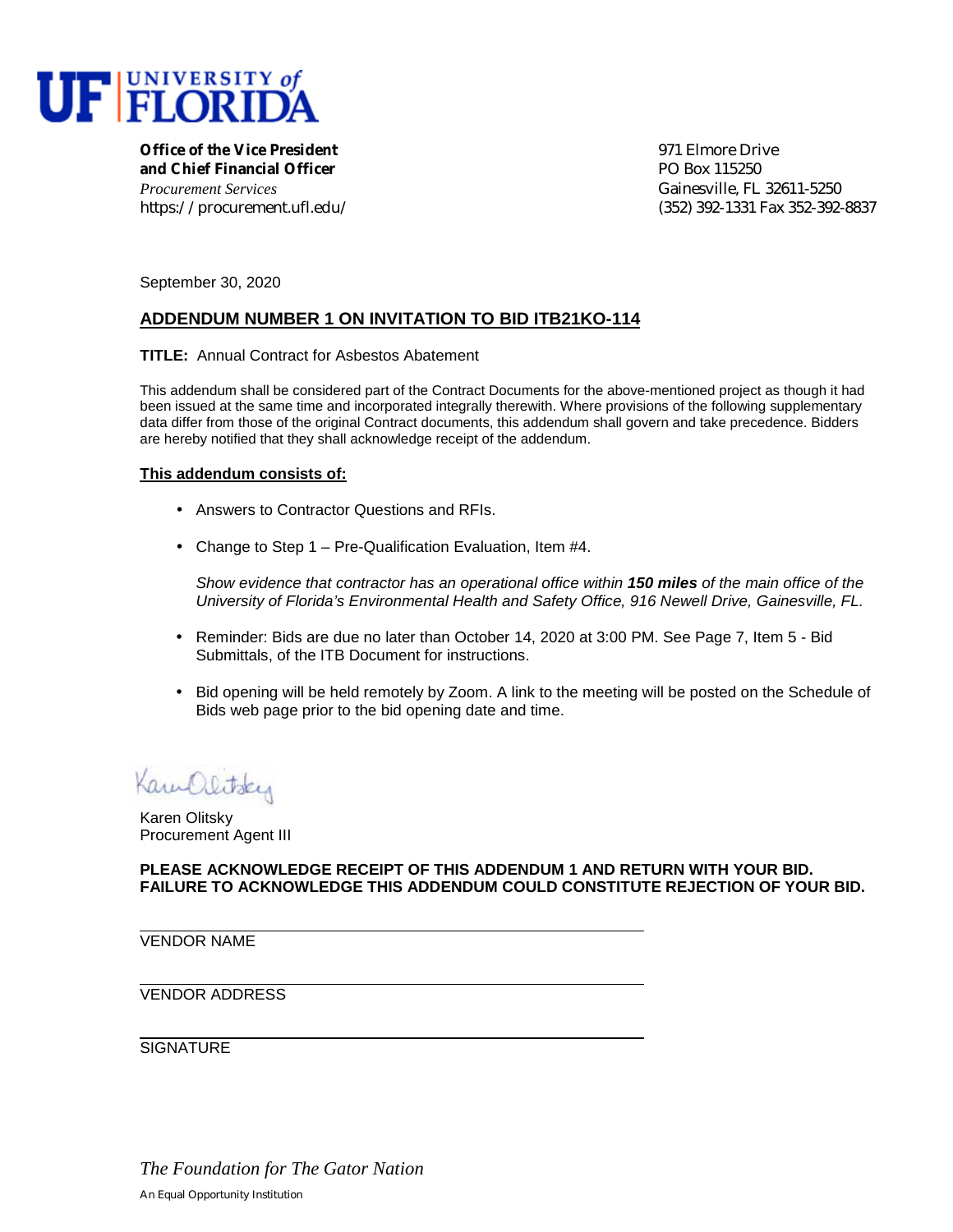## Questions and Answers

- Q1. The pre-qualifications say the contractor has to be 125 miles away from the University of Florida's Environmental Health and Safety Office, 916 Newell Drive, Gainesville, FL. Would that disqualify a contractor whose office is 130 miles away?
	- A1. No. UF has increased the mileage to 150.
- Q2. Who is the incumbent?
	- A2. Current contract holders are Alachua Environmental, Lang Environmental and Simpson Environmental.
- Q3. Could we get a list of the Pre-bid attendees?
	- A3. A list of the Non-mandatory Pre-bid attendees is attached.
- Q4. Could we please get a copy of the current annual contracts for the asbestos abatement?
	- A4. Copies of the current contracts can be requested through [UF's Public Records Center.](http://publicrecords.ufl.edu/)
- Q5. Are JLA badges required?
	- A5. [Specific badging and background screening requirements can be found in the Division 1 Non-](https://facilities.ufl.edu/forms/contracts/Div1_NonTech_Specs_JULY_2017.pdf)Technical Specifications. A link to the Division 1 Non-Tech Specifications can be found on Page 17 of the ITB Document.
		- See Section 01014, Item 1.6.H, for badging requirements.
		- See Section 01014, Item 1.17 for background screening requirements.